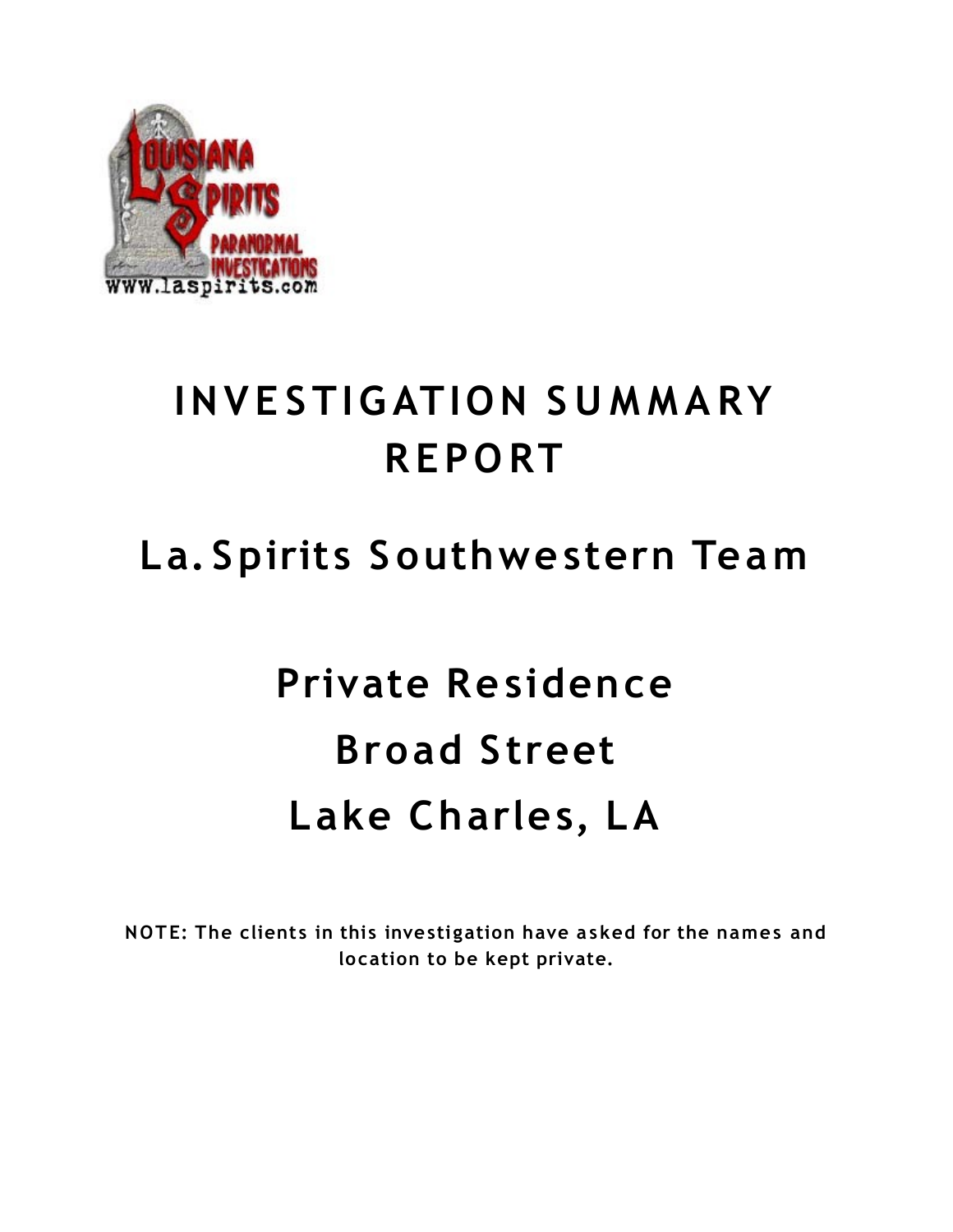Copyrighted © Louisiana Spirits-All Rights Reserved

### **HI S TO RY**

Only known to have been built in the early 1900's for a lumber salesman. Last owned by an elderly couple.

### **E XP E RIE N C E S**

The present owner has never lived in the home and knows of no claims having been reported.

# **INVE STIG ATION**

DATE OF INVESTIGATION: December 15<sup>th</sup>, 2012

PARTICIPANTS: Aaron Benoit, Kama Guillory, Kayne Ates, Kym Condon, and Tina Hodges

EQUIPMENT: Digital cameras, IR Cameras and DVR system, Digital audio recorders, P-SB7 Spirit Box, Digital Thermometers, Various EMF Meters, Dragon speak computer program, Ovules box.

#### PERSONAL EXPERIENCES

During the night a couple of definite cold spots were felt, and a couple of unexplained noises were heard.

#### INVESTIGATION

During the investigation, no anomalous photos were taken and no data on video. We were fortunate enough to capture a few pieces of audio.